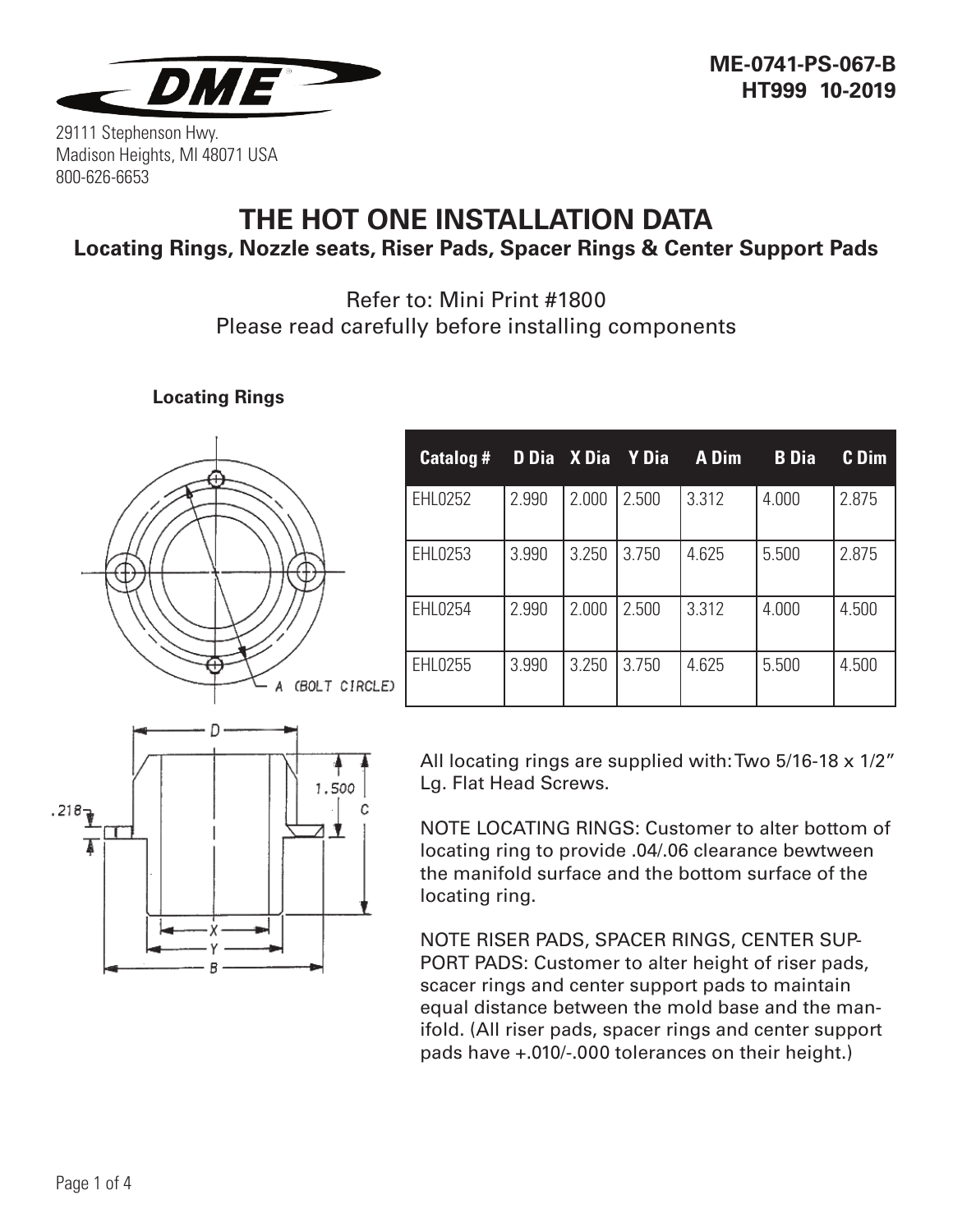

**Nozzle Seats**



RAD.

| Catalog # | Rad. | E Dia | F Dia | L Dim | <b>Thread</b><br><b>Size</b> | G Dim | Н<br><b>Hex</b> |
|-----------|------|-------|-------|-------|------------------------------|-------|-----------------|
| EHN0001   | .500 | .312  | 1.25  | 1.125 | $3/4 - 16$                   | .62   | 1.50            |
| EHN0002   | .750 |       |       |       |                              |       |                 |
| EHN0003   | .500 | .375  | 1.50  | 1.750 | $1 - 12$                     | .75   | 1.88            |
| EHN0004   | .750 |       |       |       |                              |       |                 |

NOTE: Apply PTFE sealing compound to nozzle seat threads before installing into manifold. Recommended torque is 40/50 Lb/Ft. to tighten the nozzle seat.



G

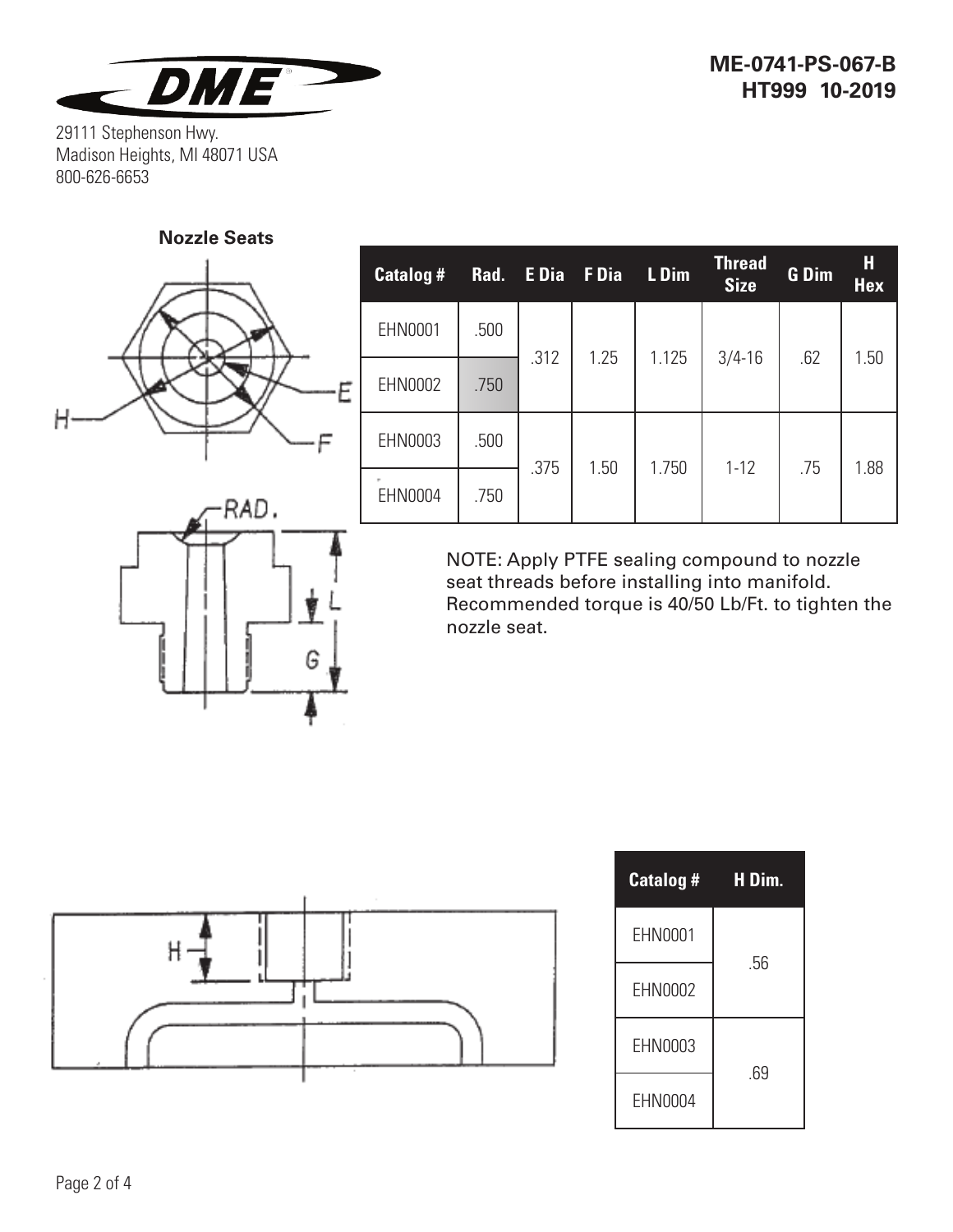



| <b>Catalog#</b> | <b>D</b> Dia | X Dia | Y Dia                           |
|-----------------|--------------|-------|---------------------------------|
| ERP0163         | .250         |       |                                 |
| ERP0167         | .375         | 4.000 | GateMate 4, 250 &<br>375 Series |
| ERP0164         | .750         |       |                                 |
| ERP0165         | .250         |       |                                 |
| ERP0168         | .375         | 5.000 | 625 Series                      |
| ERP0166         | .750         |       |                                 |

## **Spacer Rings**



| <b>Catalog #</b> | S Dim +.010/-<br>.000 | Q<br><b>Dia</b> | P Dia | <b>Used with</b><br><b>S.H.C.S.</b> |  |
|------------------|-----------------------|-----------------|-------|-------------------------------------|--|
| <b>ESR0157</b>   | .250                  | .406            | .75   | $3/8 - 16$                          |  |
| ESR0158          | .750                  |                 |       |                                     |  |
| ESR0159          | .250                  | .531            | .94   | $1/2 - 13$                          |  |
| ESR0160          | .750                  |                 |       |                                     |  |